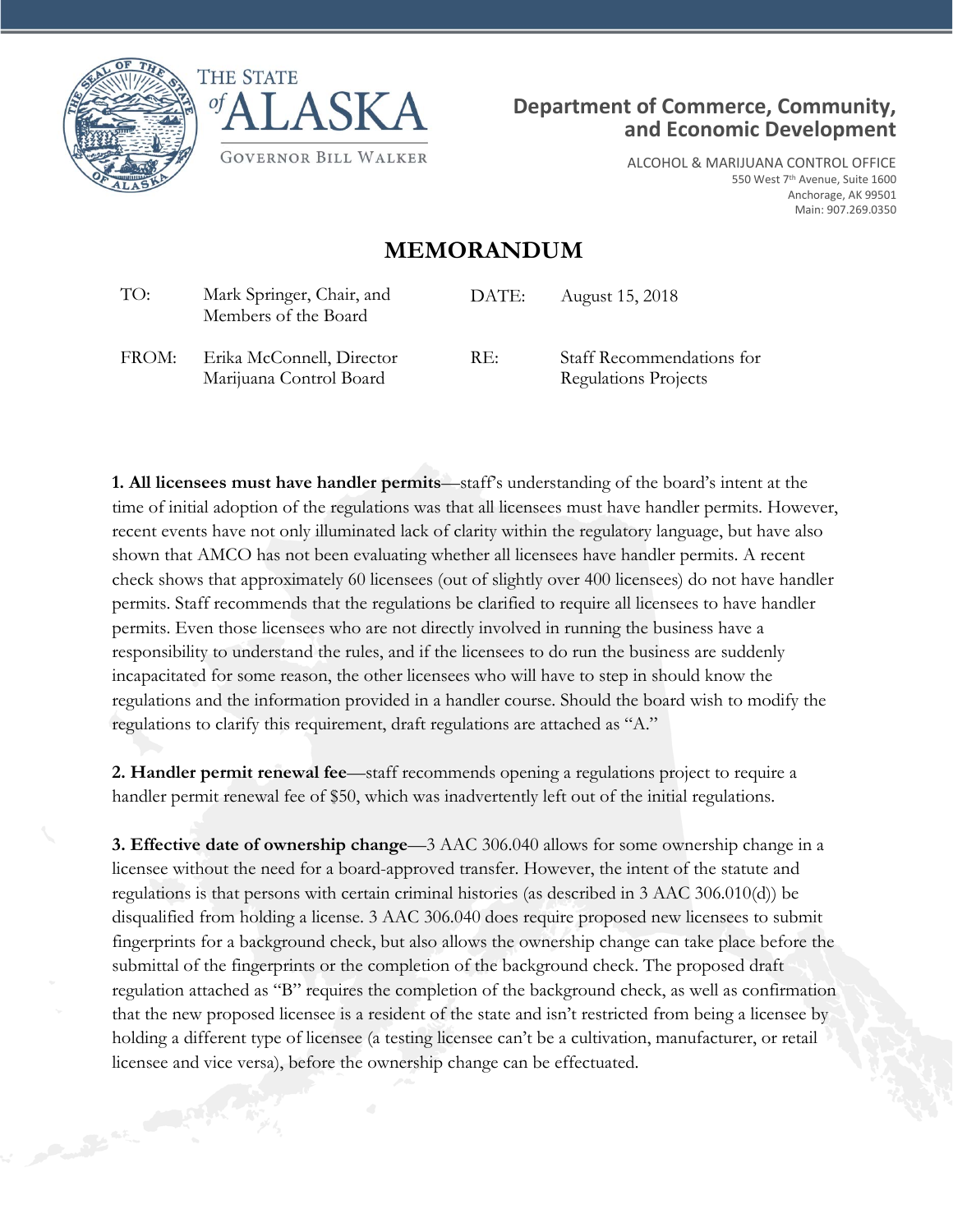Regulations Change: Ownership Change Without Licensee Change MCB August 15, 2018 Page 2 of 2

**4. Follow Metrc rules**—specific requirements of the seed-to-sale tracking system are not included in the regulations for obvious reasons. However, it would be beneficial to clarify that the board requires licensees to follow the instructions given by Metrc for proper use of the tracking system.

**5. Follow approved operating plan**—clarify in the regulations that licensees must operate in accordance with their approved operating plan.

**6. Inspection to cover all operations**—amend regulations to clarify that inspection includes any location, on or off the licensed premises, that includes elements of business operations approved by the board.

**7. Sample jars**—At a previous meeting, the board requested a draft regulations change to have the sampling provisions required of cultivators be applied to retailers showing samples to consumers. A draft is provided as "C."

**8. Increase fees**—during the legislature's review of SB 273, the extension of the Marijuana Control Board, the legislature was clear that they expect AMCO to repay to the general fund the approximately \$4 million that was "advanced" to AMCO to establish the commercial marijuana licensing program. This year, FY19, is the last year that AMCO is receiving any general funds. Starting next year, the marijuana program must be entirely self-supported. The marijuana program would also benefit from additional staff, such as a regulations specialist, another licensing examiner, and additional enforcement staff. I encourage the board to start discussing increasing the licensing fees to address these upcoming needs.

**9. Fine schedule**—In May of this year, the board expressed interest in a table of violations and penalties. Attached as "D" is a proposed regulations change that would establish a table of violations and penalties, changing "notice of violation" to "citation of violation." There are two tables proposed—the second sets a penalty schedule for repeated violations within a three year period. The first includes such significant violations that they continue to accumulate with no expiration after a certain number of years. The project includes some other tweaks to the enforcement provisions in Article 8 that staff recommends.

Should the board wish to pursue any of these changes, the board should open a regulations project. Where drafts have been provided, the board may put the drafts out for public comment, amend the draft and put it out for comment, or return the draft to staff for additional work.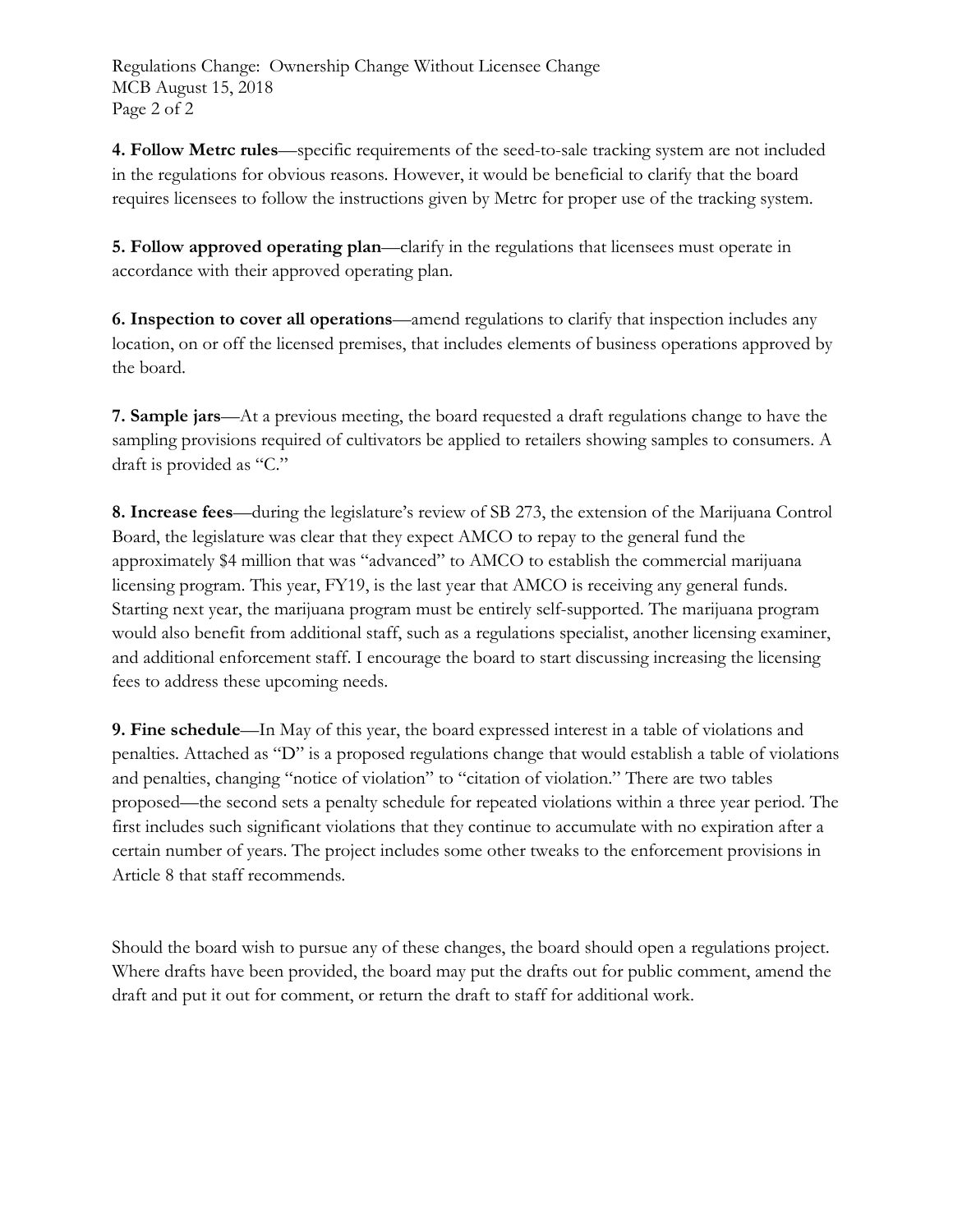3 AAC 306.320 is amended to read:

**3 AAC 306.320. Marijuana handler permit required.** A retail marijuana store shall ensure that

A

(1) each [LICENSEE, EMPLOYEE, OR] agent who is required or permitted to be physically present on the licensed premises at any time**, each licensee, and each employee** obtains a marijuana handler permit as provided in 3 AAC 306.700 before being licensed or employed at a retail marijuana store; and

(2) each licensee, employee, or agent has that person's marijuana handler permit card in that person's immediate possession, or a valid copy on file on the premises, at all times when on the licensed premises of the retail marijuana store. (Eff.  $2/21/2016$ , Register 217; am.  $\frac{1}{\sqrt{1-\frac{1}{2}}}\cos\theta$ , Reg.

3 AAC 306.425 is amended to read:

**3 AAC 306.425. Marijuana handler permit required.** A marijuana cultivation facility shall ensure that each [LICENSEE, EMPLOYEE, OR] agent who is required or permitted to be physically present on the licensed premises at any time**, each licensee, and each employee**

(1) obtains a marijuana handler permit as provided in 3 AAC 306.700 before being **licensed** [PRESENT] or employed at the marijuana cultivation facility's licensed premises; and

(2) has the marijuana handler permit card in the person's immediate possession, or a valid copy on file on the premises, at all times while on the marijuana cultivation facility's licensed premises. (Eff. 2/21/2016, Register 217; am. \_\_\_/\_\_\_/\_\_\_\_\_, Reg.\_\_\_\_\_\_)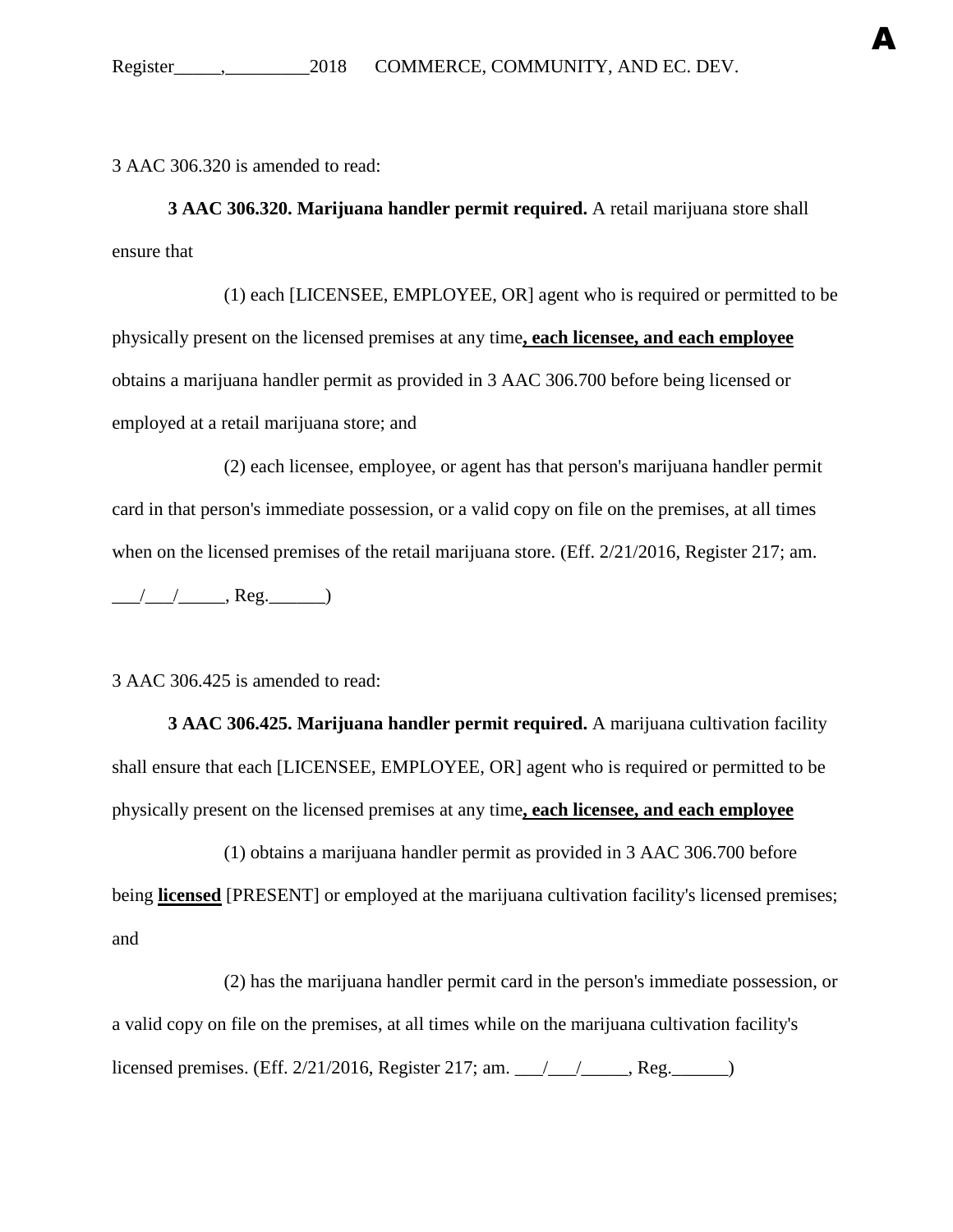A

3 AAC 306.530 is amended to read:

**3 AAC 306.530. Marijuana handler permit and food safety worker training.** (a) A marijuana product manufacturing facility, including a marijuana concentrate manufacturing facility, shall ensure that each [LICENSEE, EMPLOYEE, OR] agent who is required or permitted to be physically present on the licensed premises at any time**, each licensee, and each employee**

(1) obtains a marijuana handler permit as provided in 3 AAC 306.700 before being **licensed** [PRESENT] or employed at the marijuana product manufacturing facility's licensed premises; and

(2) has the marijuana handler permit card in the person's immediate possession, or a valid copy on file on the premises, at all times while on the marijuana product manufacturing facility's licensed premises.

(b) A licensee, employee, or agent of a marijuana product manufacturing facility who handles marijuana at the facility shall obtain a food worker card in compliance with 18 AAC 31.330 and keep that card in that person's possession at all times while on the licensed premises of the marijuana product manufacturing facility. (Eff. 2/21/2016, Register 217; am.

 $\frac{1}{\sqrt{2\pi}}$ , Reg.  $\frac{1}{\sqrt{2\pi}}$ 

3 AAC 306 is amended by adding a new section to read:

**3 AAC 306.622. Marijuana handler permit required.** A marijuana testing facility shall ensure that each agent who is required or permitted to be physically present on the licensed premises at any time, each licensee, and each employee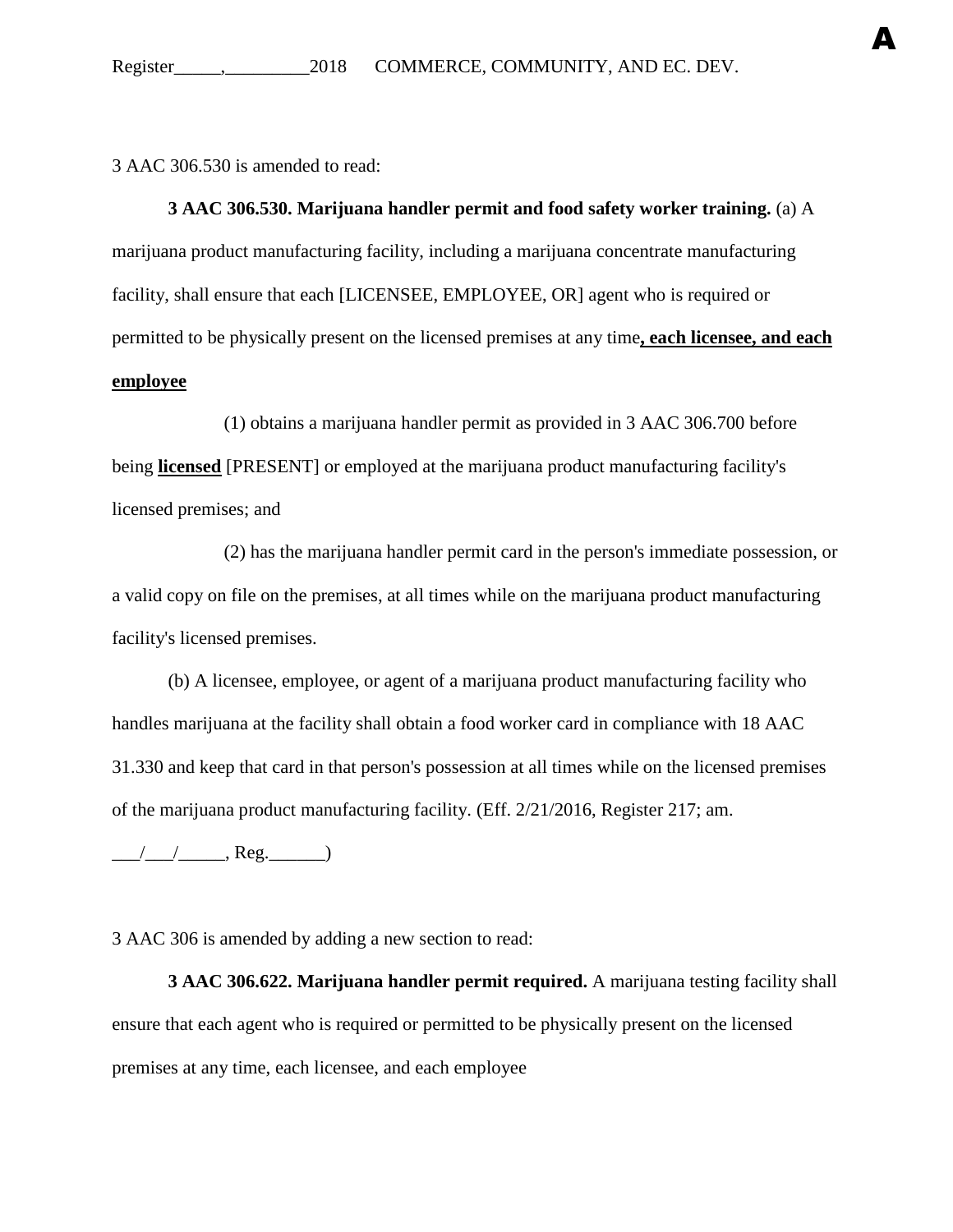(1) obtains a marijuana handler permit as provided in 3 AAC 306.700 before

A

being licensed or employed at the marijuana testing facility's licensed premises; and

(2) has the marijuana handler permit card in the person's immediate possession, or a valid copy on file on the premises, at all times while on the marijuana cultivation facility's licensed premises. (Eff.  $\angle$  / $\angle$  / $\angle$ , Reg.  $\angle$ 

3 AAC 306.700(a) is amended to read:

(a) **Each** [A MARIJUANA ESTABLISHMENT AND EACH LICENSEE, EMPLOYEE, OR] agent of the marijuana establishment who sells, cultivates, manufactures, tests, or transports marijuana or a marijuana product, or who checks the identification of a consumer or visitor, **and each licensee and employee** must obtain a marijuana handler permit from the board before being licensed or beginning employment at a marijuana establishment.

(Eff. 2/21/2016, Register 217; am. 5/23/2018, Reg. 226; am. x/x/2018, Reg. xxx; am.

 $\frac{1}{\sqrt{2\pi}}$ , Reg.  $\frac{1}{\sqrt{2\pi}}$ 

**Authority:** AS 17.38.010 AS 17.38.150 AS 17.38.200 AS 17.38.070 AS 17.38.190 AS 17.38.900 AS 17.38.121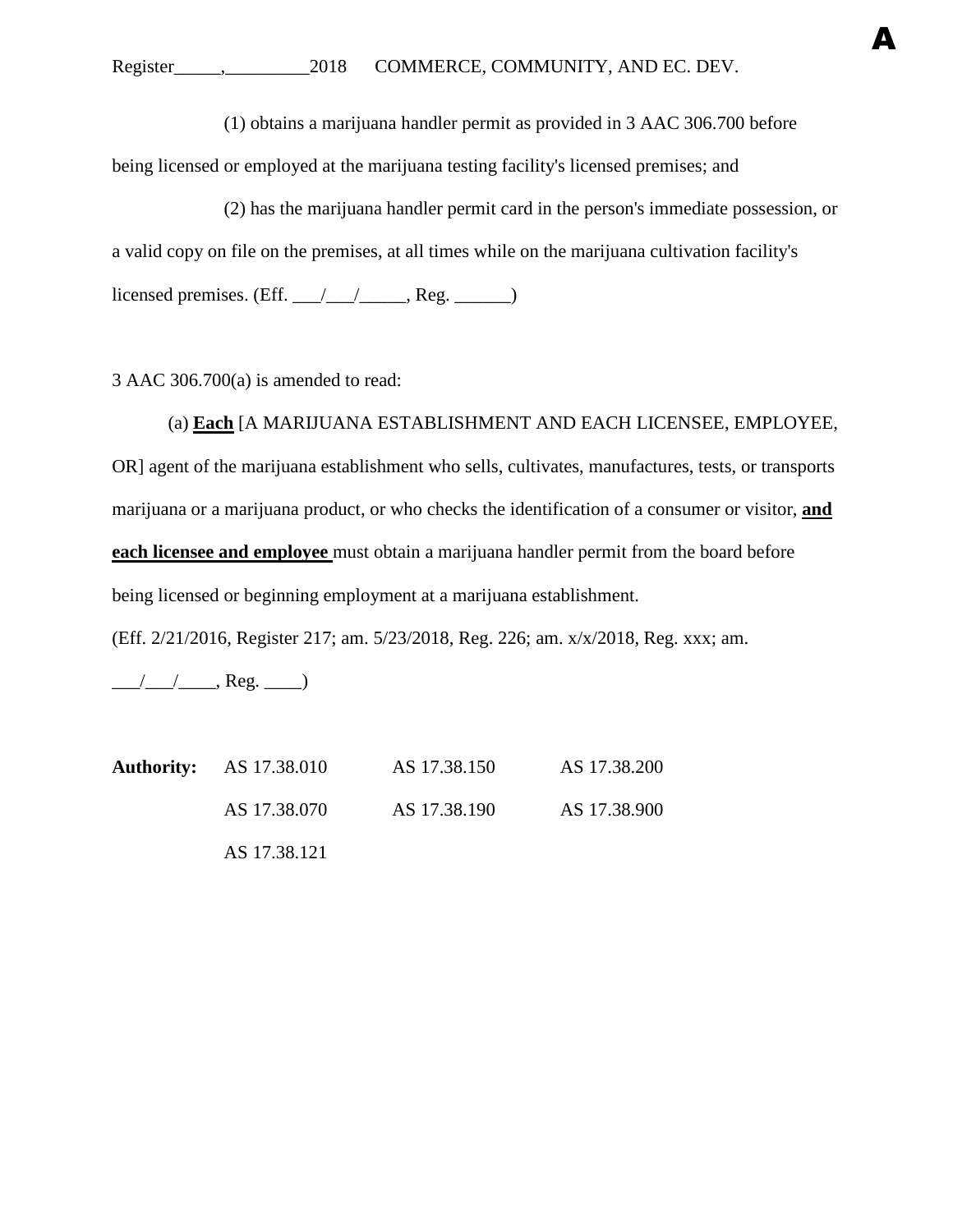3 AAC 306.040 is amended to read:

**3 AAC 306.040. Ownership change [TO BE REPORTED].** (a) **An application for an ownership change shall be submitted** [A LICENSED MARIJUANA ESTABLISHMENT SHALL, NOT LATER THAN 10 DAYS AFTER AN OWNERSHIP CHANGE, REPORT THE CHANGE] on a form prescribed by the board.

(b) If any change required to be **submitted** [REPORTED] under this section will result in a change in controlling interest of the marijuana establishment license, the marijuana establishment must file an application for transfer of license to another person under 3 AAC 306.045.

(c) An individual identified in this section shall submit the individual's fingerprints and the fees required by the Department of Public Safety under AS 12.62.160 for criminal justice information. The director shall follow the procedure set out in 3 AAC 306.055(b) for submitting the fingerprints of any individual added under this section.

# **(d) The director shall approve an ownership change application when any new owner is not disqualified under 3 AAC 306.010(d), 3 AAC 306.015(b), 3 AAC 306.300(b), 3 AAC 306.400(c), 3 AAC 306.500(c), or 3 AAC 306.605(c).**

**(e)**[(D)] In this section, "ownership change" means

(1) if the licensee is a partnership, including a limited partnership, any change in the identity of the partners, or in the ownership percentages held by any partners;

(2) if the licensee is a limited liability company, any change in the identity of the members **or managers**, or in the ownership percentage held by any member; or

(3) if the licensee is a corporation, **any change in its corporate officers,** any sale of corporate stock to a person not currently an owner, or any change of the percentage ownership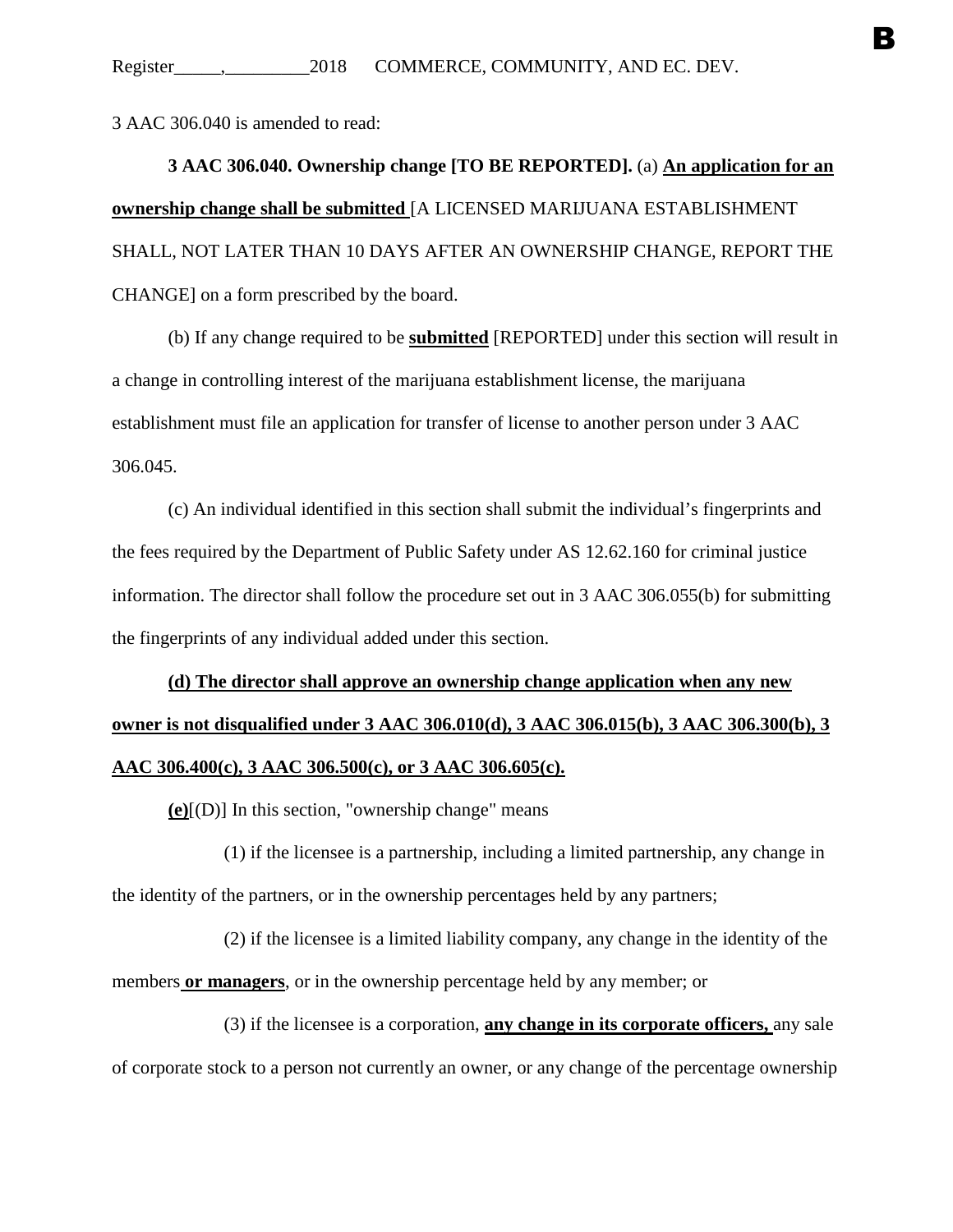of an existing shareholder. (Eff. 2/21/2016, Register 217; am 7/19/2017, Register 223; am

 $\frac{1}{2}$  Register  $\frac{1}{2}$ 

| <b>Authority:</b> AS 17.38.010 | AS 17.38.150 | AS 17.38.200 |
|--------------------------------|--------------|--------------|
| AS 17.38.070                   | AS 17.38.190 | AS 17.38.900 |
| AS 17.38.121                   |              |              |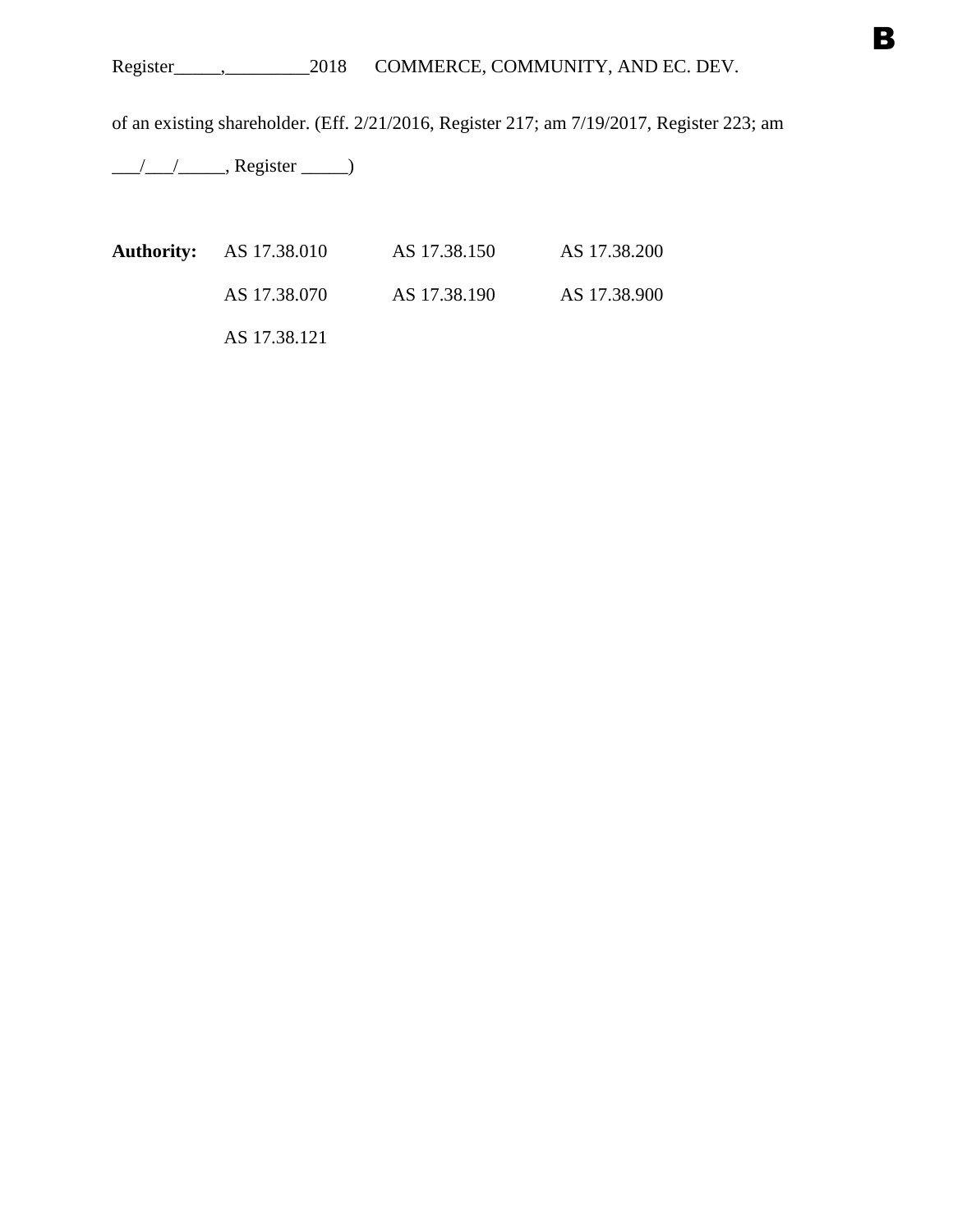(Words in **boldface and underlined** indicate language being added; words [CAPITALIZED AND BRACKETED] indicate language being deleted.)

3 AAC 306.325 is amended by adding a new subsection to read:

(d) If a retail marijuana store displays marijuana to a consumer for the purpose of smelling the marijuana before purchase, the retail marijuana store shall package the marijuana in a sample jar containing not more than three and one-half grams of marijuana that is protected by a plastic or metal mesh screen. (Eff.  $2/21/2016$ , Register 217; am  $\angle$   $\angle$   $\angle$   $\angle$  Register  $\angle$ 

3 AAC 306.460(a) is amended to read:

(a) A marijuana cultivation facility may provide a free sample of marijuana to a retail marijuana store if packaged in a sample jar containing not more than three and one-half grams of marijuana and protected by a plastic or metal mesh screen to allow **the retail marijuana store** [CUSTOMERS] to smell the product before purchase.

(Eff. 2/21/2016, Register 217; am 5/25/2018, Register 226; am \_\_/\_\_/\_\_\_\_, Register\_\_\_)

**Authority**: AS 17.38.010 AS 17.38.150 AS 17.38.200 AS 17.38.070 AS 17.38.190 AS 17.38.900 AS 17.38.121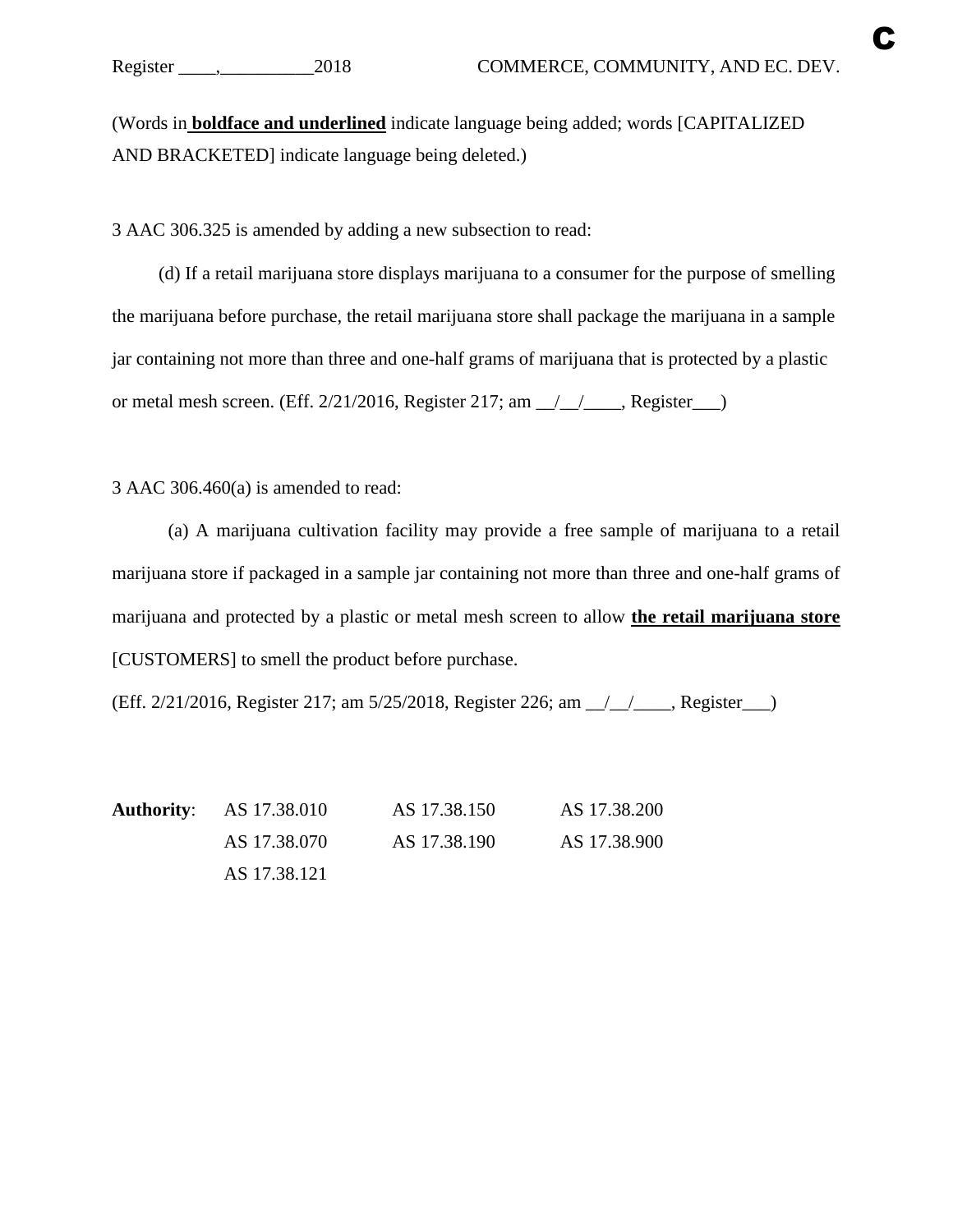3 AAC 306.805 is amended to read:

### **3 AAC 306.805. Report [OR NOTICE OF VIOLATION].** (a) The director, an

D

enforcement agent, an employee of the board, or a peace officer acting in an official capacity, may issue an inspection report[,] **or** an advisory report[, OR A NOTICE OF VIOLATION BEFORE TAKING ACTION TO SUSPEND OR REVOKE A MARIJUANA ESTABLISHMENT LICENSE].

(b) An inspection report documents an investigator's inspection of licensed premises. An inspection report must be prepared on a form the board prescribes and include information prescribed under AS 17.38 or this chapter or that the board requires.

(c) The director, an enforcement agent, an employee of the board, or a peace officer acting in an official capacity may issue an advisory notice when an incident occurs or a defect is noted that could result in a violation of a statute, regulation, or municipal ordinance. An advisory notice may result from an inspection report, but is not a basis for administrative action unless the incident or defect continues or is not corrected.

[(D) THE DIRECTOR, AN ENFORCEMENT AGENT, AN EMPLOYEE OF THE BOARD, OR A PEACE OFFICER ACTING IN AN OFFICIAL CAPACITY MAY ISSUE A NOTICE OF VIOLATION IF AN INSPECTION REPORT OR OTHER CREDIBLE INFORMATION SHOWS A MARIJUANA ESTABLISHMENT IS IN VIOLATION OF AS 17.38, THIS CHAPTER, OR OTHER LAW RELATING TO MARIJUANA. THE NOTICE OF VIOLATION MUST BE DELIVERED TO THE MARIJUANA ESTABLISHMENT AT ITS LICENSED PREMISES, AND TO THE BOARD. THE NOTICE MUST DESCRIBE ANY VIOLATION, AND CITE THE APPLICABLE STATUTE, REGULATION, OR ORDER OF THE BOARD. A MARIJUANA ESTABLISHMENT THAT RECEIVES A NOTICE OF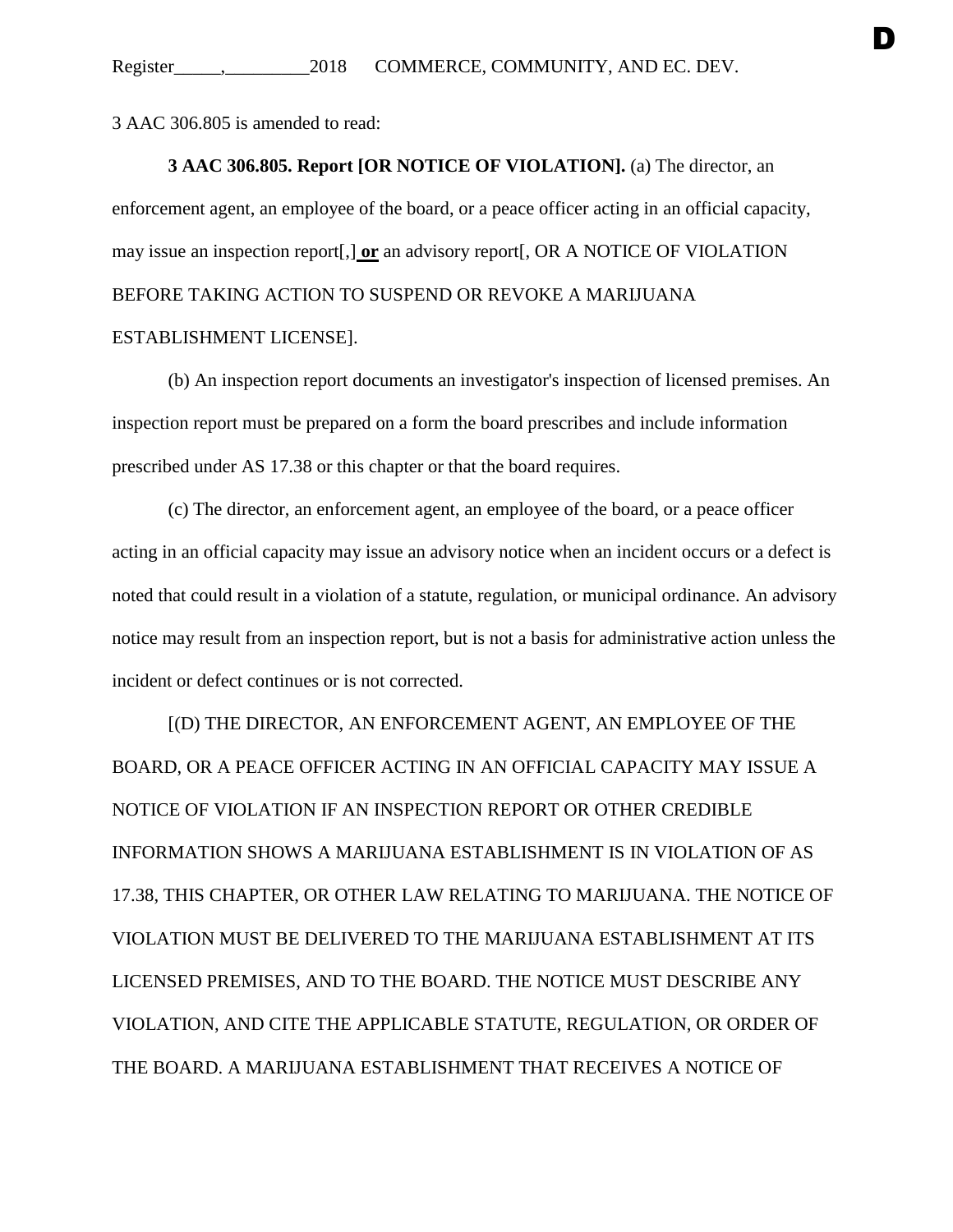VIOLATION MAY RESPOND TO THE NOTICE ORALLY OR IN WRITING, AND MAY, NOT LATER THAN 10 DAYS AFTER RECEIVING THE NOTICE, REQUEST AN OPPORTUNITY TO APPEAR BEFORE THE BOARD. A NOTICE OF VIOLATION MAY BE THE BASIS OF A PROCEEDING TO SUSPEND OR REVOKE A MARIJUANA ESTABLISHMENT'S LICENSE AS PROVIDED UNDER 3 AAC 306.810.] (Eff. 2/21/2016, Register 217; am  $\frac{1}{2}$  Register  $\frac{1}{2}$ 

3 AAC 306 is amended by adding a new subsection to read:

**3 AAC 306.807. Citation of Violation.** (a) The director, an enforcement agent, an employee of the board, or a peace officer acting in an official capacity may issue a citation of violation if an inspection report or other credible information shows a marijuana establishment is in violation of as 17.38, this chapter, or other law relating to marijuana. The citation of violation must be delivered to the marijuana establishment at its licensed premises, and to the board. The citation must describe any violation, and cite the applicable statute, regulation, or order of the board.

| Violation Type             | 1 <sup>st</sup> Violation | $2nd$ Violation | 3 <sup>rd</sup> Violation | 4 <sup>th</sup> Violation |
|----------------------------|---------------------------|-----------------|---------------------------|---------------------------|
| Marijuana obtained from an | Accusation for            |                 |                           |                           |
| non-licensee               | revocation of             |                 |                           |                           |
| 3 AAC 306.305              | license                   |                 |                           |                           |
| 3 AAC 306.405              |                           |                 |                           |                           |
| 3 AAC 306.505              |                           |                 |                           |                           |
|                            |                           |                 |                           |                           |
| Marijuana sold to a non-   | Accusation for            |                 |                           |                           |
| licensee                   | revocation of             |                 |                           |                           |
| 3 AAC 306.305              | license                   |                 |                           |                           |
| 3 AAC 306.405              |                           |                 |                           |                           |
| 3 AAC 306.505              |                           |                 |                           |                           |
|                            |                           |                 |                           |                           |

(b) A citation of violation shall be issued as follows: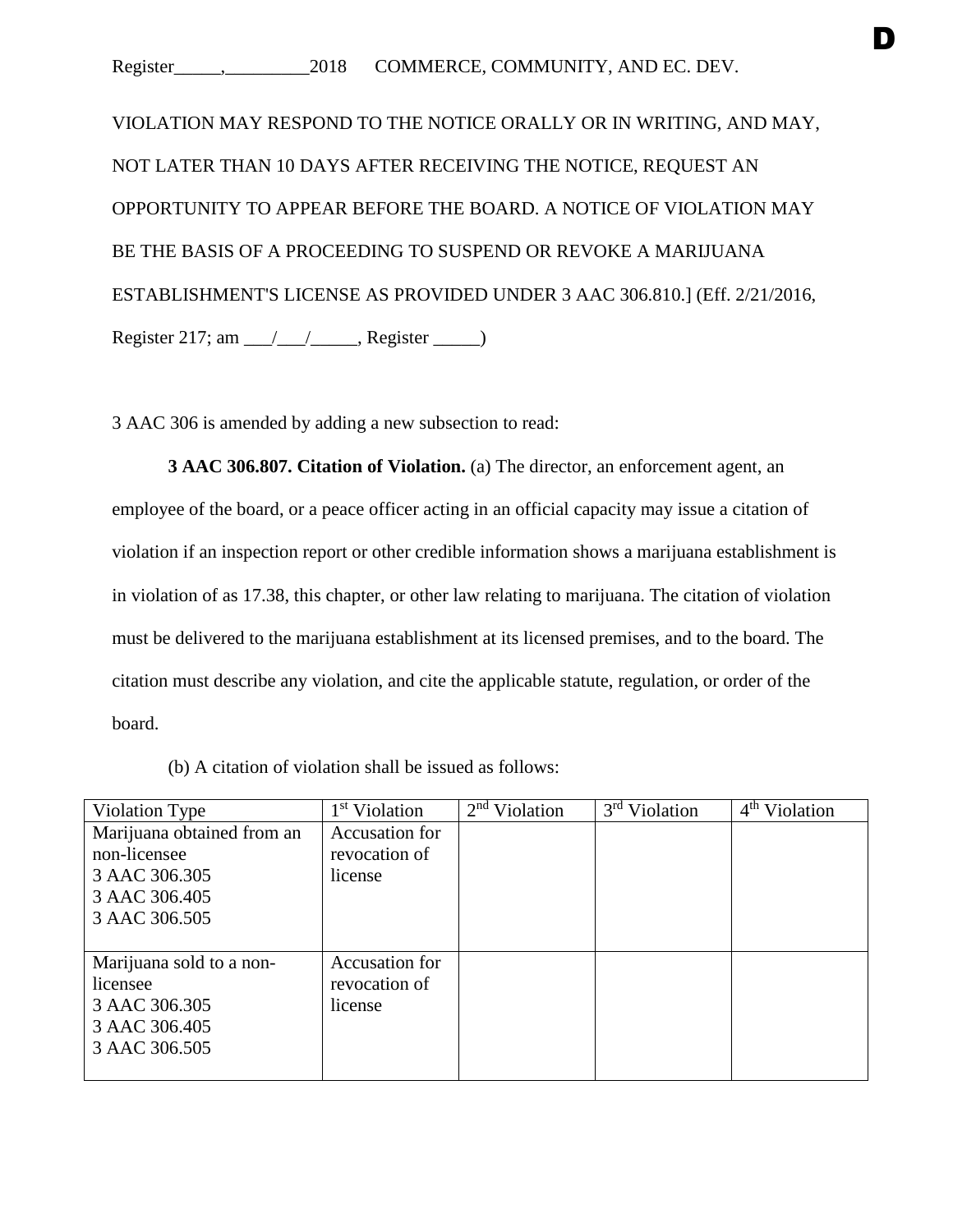| Violation Type              | 1 <sup>st</sup> Violation | $2nd$ Violation | 3 <sup>rd</sup> Violation | 4 <sup>th</sup> Violation |
|-----------------------------|---------------------------|-----------------|---------------------------|---------------------------|
| Sale to minor               | $30$ -day                 | Accusation for  |                           |                           |
| 3 AAC 306.310               | suspension                | revocation of   |                           |                           |
|                             |                           | license         |                           |                           |
| Consumption on licensed     | $10$ -day                 | $30$ -day       | Accusation for            |                           |
| premises                    | suspension or             | suspension      | revocation of             |                           |
| 3 AAC 306.310               | \$15,000                  |                 | license                   |                           |
| 3 AAC 306.405               | monetary fine             |                 |                           |                           |
| 3 AAC 306.510               |                           |                 |                           |                           |
| 3 AAC 306.610               |                           |                 |                           |                           |
|                             |                           |                 |                           |                           |
| Sale of untested marijuana  | $30$ -day                 | Accusation for  |                           |                           |
| 3 AAC 306.340               | suspension                | revocation of   |                           |                           |
|                             |                           | license         |                           |                           |
| Allowing a minor on         | \$5,000                   | \$10,000        | \$30,000                  | Accusation for            |
| premises                    | monetary fine             | monetary fine   | monetary fine             | revocation of             |
| 3 AAC 306.710               |                           |                 |                           | license                   |
|                             |                           |                 |                           |                           |
| Refusal to allow inspection | $30$ -day                 | Accusation for  |                           |                           |
| 3 AAC 306.800               | suspension or             | revocation of   |                           |                           |
|                             | \$30,000                  | license         |                           |                           |
|                             | monetary fine             |                 |                           |                           |

| Violation Type                                                                                                                               | 1st Violation                                                 | 2nd Violation in<br>a three-year<br>window | 3rd Violation in a 4th Violation in a<br>three-year<br>window | three-year<br>window                              |
|----------------------------------------------------------------------------------------------------------------------------------------------|---------------------------------------------------------------|--------------------------------------------|---------------------------------------------------------------|---------------------------------------------------|
| License transfer without<br>approval<br>3 AAC 306.045                                                                                        | Suspension until<br>approval and<br>\$10,000<br>monetary fine |                                            |                                                               |                                                   |
| Prohibited acts (if not<br>addressed in other category)<br>3 AAC 306.310<br>3 AAC 306.405<br>3 AAC 306.410<br>3 AAC 306.510<br>3 AAC 306.610 | 5-day suspension 10-day<br>or \$2,500<br>monetary fine        | suspension or<br>$$5,000$ monetary<br>fine | $30$ -day<br>suspension                                       | <b>Accusation</b> for<br>revocation of<br>license |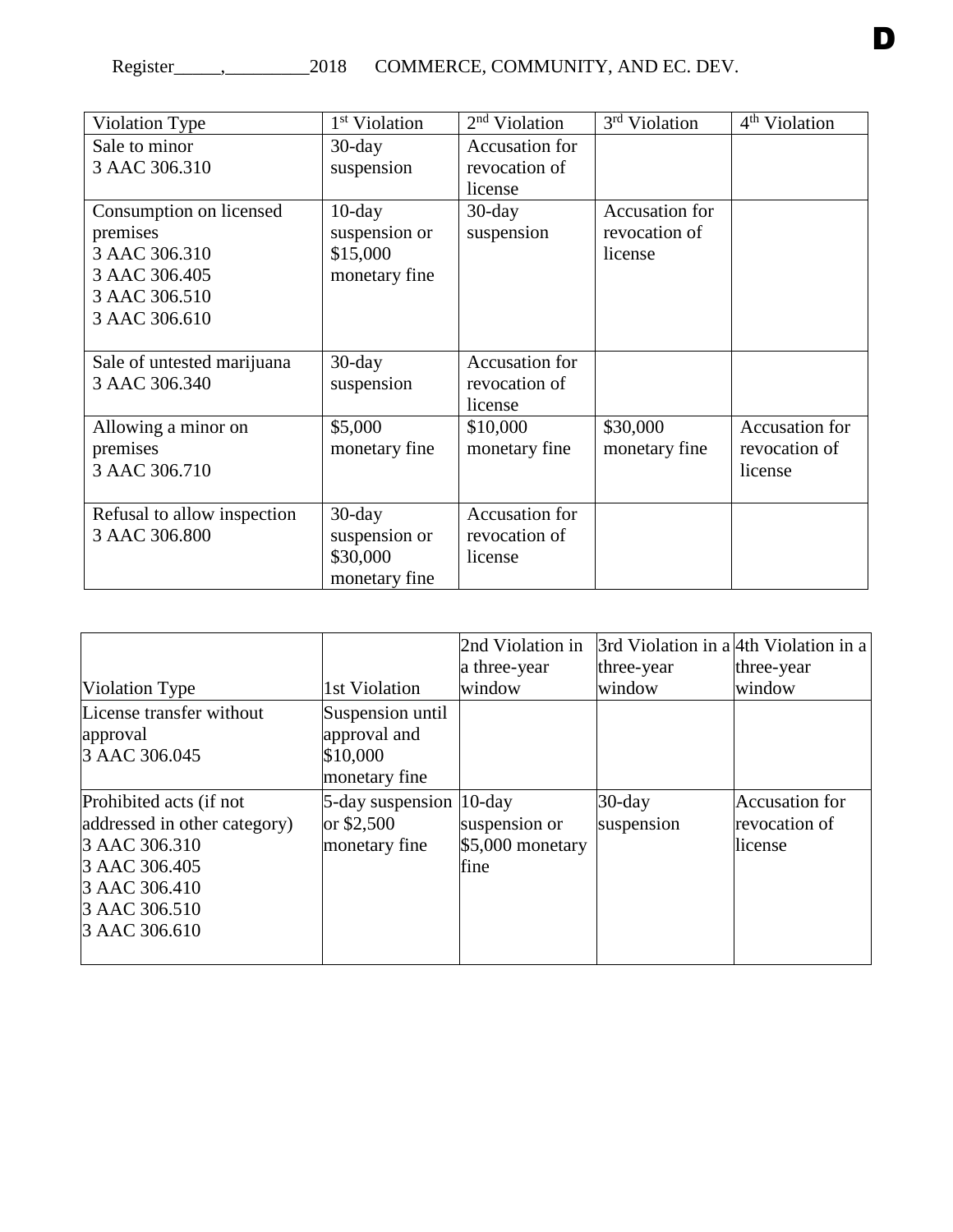|                                                                                                                                                                                                                           |                                                                        | 2nd Violation in                          |                                                        | 3rd Violation in a 4th Violation in a             |
|---------------------------------------------------------------------------------------------------------------------------------------------------------------------------------------------------------------------------|------------------------------------------------------------------------|-------------------------------------------|--------------------------------------------------------|---------------------------------------------------|
|                                                                                                                                                                                                                           |                                                                        | a three-year<br>window                    | three-year                                             | three-year                                        |
| Violation Type                                                                                                                                                                                                            | 1st Violation                                                          |                                           | window                                                 | window                                            |
| Licensee/employee failure to<br>display marijuana handler<br>permit or ID badge; maintain<br>handler permit on person or<br>premises<br>3 AAC 306.320<br>3 AAC 306.425<br>3 AAC 306.530<br>3 AAC 306.700<br>3 AAC 306.710 | Warning                                                                | \$1,000 monetary<br>fine                  | \$5,000 monetary<br>fine                               | \$10,000<br>monetary fine                         |
| Unauthorized access in<br>restricted access areas<br>3 AAC 306.325<br>3 AAC 306.430<br>3 AAC 306.535<br>3 AAC 306.710                                                                                                     | 5-day suspension 10-day<br>or \$2,500<br>monetary fine                 | suspension or<br>\$5,000 monetary<br>fine | $30$ -day<br>suspension                                | <b>Accusation for</b><br>revocation of<br>license |
| Failure to utilize and/or<br>maintain marijuana inventory<br>tracking system<br>3 AAC 306.330<br>3 AAC 306.435<br>3 AAC 306.540<br>3 AAC 306.655<br>3 AAC 306.730                                                         | $$1,000$ monetary<br>fine                                              | \$2,500 monetary<br>fine                  | $10$ -day<br>suspension or<br>\$5,000 monetary<br>fine | Accusation for<br>revocation of<br>license        |
| Health and safety standards<br>3 AAC 306.335<br>3 AAC 306.440<br>3 AAC 306.545<br>3 AAC 306.735                                                                                                                           | 5-day suspension  10-day<br>or $$2,500$ suspension or<br>monetary fine | \$5,000 monetary<br>fine                  | $30$ -day<br>suspension                                | <b>Accusation</b> for<br>revocation of<br>license |
| Packaging and labeling<br>violations<br>3 AAC 306.345<br>3 AAC 306.470<br>3 AAC 306.475<br>3 AAC 306.565<br>3 AAC 306.570                                                                                                 | 5-day suspension 10-day<br>or \$2,500<br>monetary fine                 | suspension or<br>\$5,000 monetary<br>fine | $30$ -day<br>suspension                                | <b>Accusation</b> for<br>revocation of<br>license |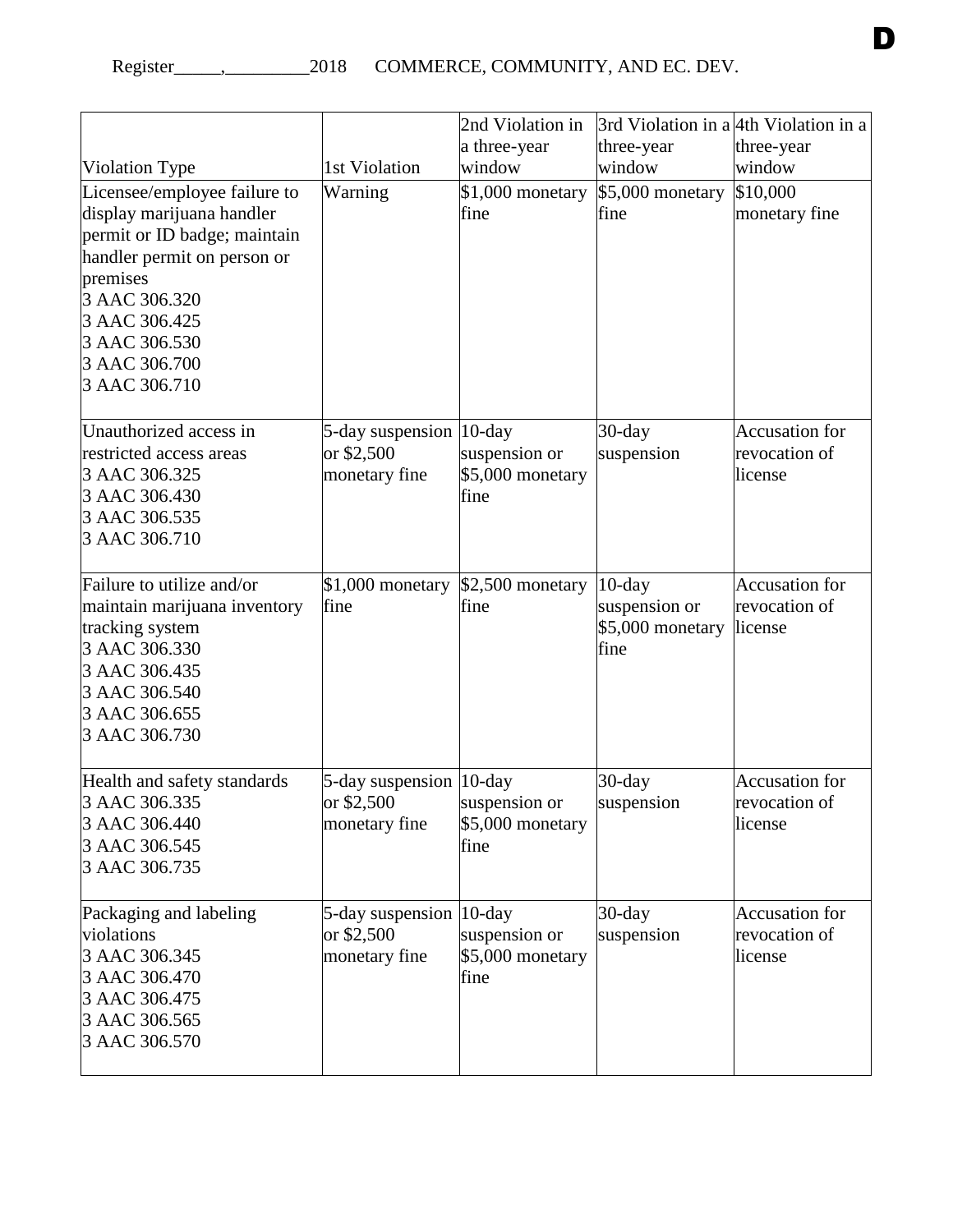|                                               |                          |                          |                      | 3rd Violation in a 4th Violation in a |
|-----------------------------------------------|--------------------------|--------------------------|----------------------|---------------------------------------|
|                                               |                          | 2nd Violation in         |                      |                                       |
|                                               | 1st Violation            | a three-year<br>window   | three-year<br>window | three-year<br>window                  |
| Violation Type                                | Warning                  |                          | \$10,000             | \$15,000                              |
| Advertising and consumer<br>notice violations |                          | \$5,000 monetary<br>fine | monetary fine        | monetary fine                         |
| 3 AAC 306.365                                 |                          |                          |                      |                                       |
| 3 AAC 306.7xx                                 |                          |                          |                      |                                       |
|                                               |                          |                          |                      |                                       |
| Employment without handler                    | 5-day suspension 10-day  |                          | $30$ -day            | <b>Accusation</b> for                 |
| permit                                        | or \$2,500               | suspension or            | suspension           | revocation of                         |
| 3 AAC 306.700                                 | monetary fine            | \$5,000 monetary         |                      | license                               |
|                                               |                          | fine                     |                      |                                       |
| Unauthorized alteration of                    | 5-day suspension  10-day |                          | $30$ -day            | <b>Accusation</b> for                 |
| licensed premises                             | or \$2,500               | suspension or            | suspension           | revocation of                         |
| 3 AAC 306.705                                 | monetary fine            | \$5,000 monetary         |                      | license                               |
|                                               |                          | fine                     |                      |                                       |
| Visitor failure to display ID                 | 5-day suspension  10-day |                          | $30$ -day            | <b>Accusation</b> for                 |
| badge; be escorted                            | or \$2,500               | suspension or            | suspension           | revocation of                         |
| 3 AAC 306.710                                 | monetary fine            | \$5,000 monetary         |                      | license                               |
|                                               |                          | fine                     |                      |                                       |
| Failure to maintain security                  | 5-day suspension 10-day  |                          | $30$ -day            | <b>Accusation</b> for                 |
| alarm systems and lock                        | or \$2,500               | suspension or            | suspension           | revocation of                         |
| standards                                     | monetary fine            | \$5,000 monetary         |                      | license                               |
| 3 AAC 306.715                                 |                          | fine                     |                      |                                       |
| Failure to maintain video                     | 5-day suspension  10-day |                          | $30$ -day            | <b>Accusation</b> for                 |
| surveillance system, records                  | or \$2,500               | suspension or            | suspension           | revocation of                         |
| 3 AAC 306.720                                 | monetary fine            | \$5,000 monetary         |                      | license                               |
|                                               |                          | tine                     |                      |                                       |
| Failure to meet marijuana                     | 5-day suspension 10-day  |                          | $30$ -day            | <b>Accusation</b> for                 |
| waste disposal requirements                   | or \$2,500               | suspension or            | suspension           | revocation of                         |
| 3 AAC 306.740                                 | monetary fine            | \$5,000 monetary         |                      | license                               |
|                                               |                          | fine                     |                      |                                       |
| <b>Transportation violations</b>              | 5-day suspension 10-day  |                          | $30$ -day            | <b>Accusation</b> for                 |
| 3 AAC 306.750                                 | or \$2,500               | suspension or            | suspension           | revocation of                         |
|                                               | monetary fine            | \$5,000 monetary<br>fine |                      | license                               |
|                                               |                          |                          |                      |                                       |
| <b>Manifest violations</b>                    | Warning                  | $$1,000$ fine            | \$5,000 fine         | \$15,000 fine                         |
|                                               |                          |                          |                      |                                       |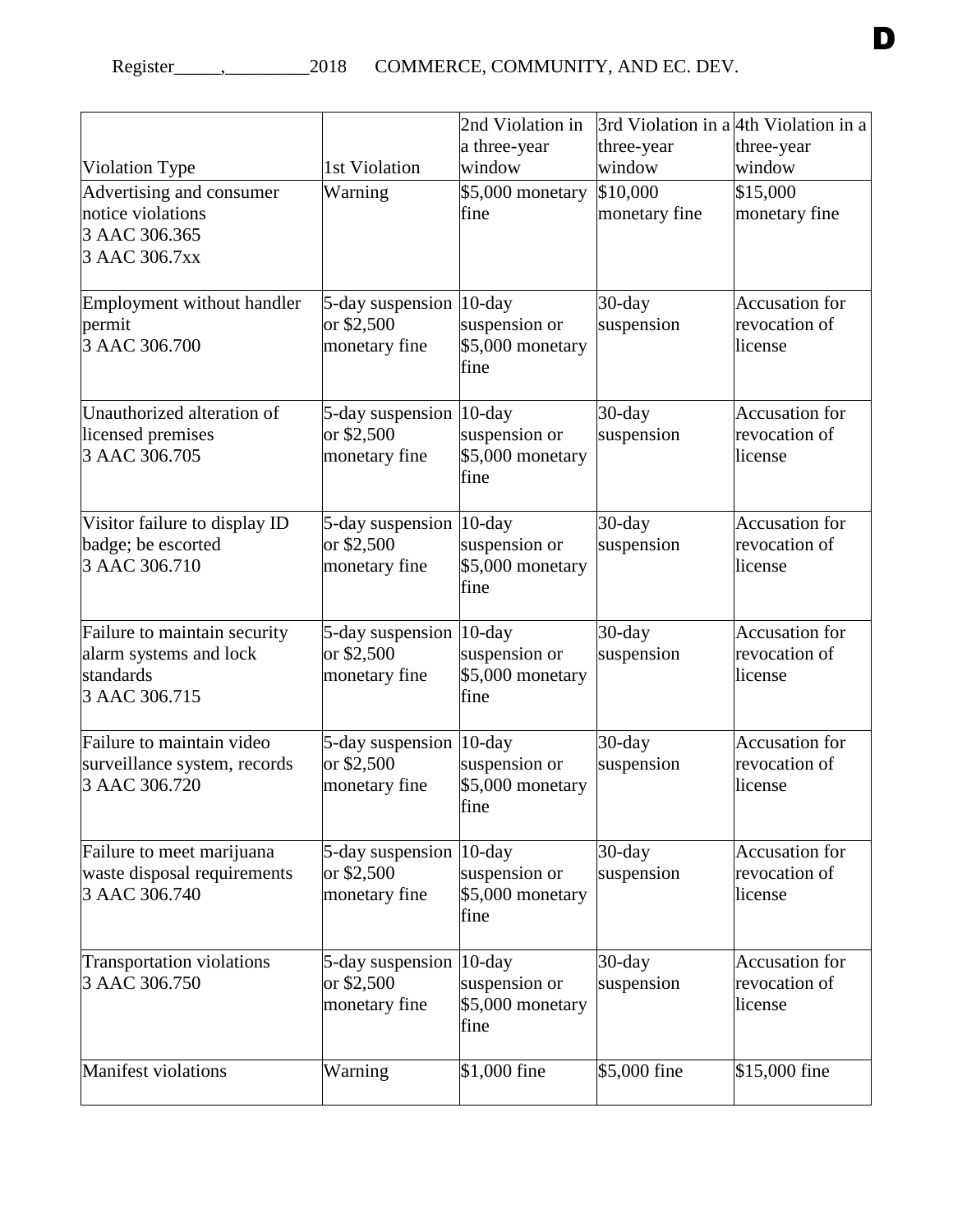| a three-year<br>three-year<br>three-year<br>window<br>window<br>window<br>1st Violation<br><b>Accusation</b> for<br>5-day suspension 10-day<br>$30$ -day<br>or \$2,500<br>suspension or<br>suspension<br>revocation of<br>3 AAC 306.755<br>\$5,000 monetary<br>monetary fine<br>license<br>fine<br>\$2,500 monetary<br>\$5,000 monetary<br>\$10,000<br>\$15,000<br>a manner visible to the general<br>fine<br>fine<br>monetary fine<br>monetary fine<br>public from a public right of<br>way<br>AS $17.38.070(a)(1)$<br><b>Accusation</b> for<br>$30$ -day<br>$5$ -day suspension  10-day<br>outside allowed hours<br>or \$5,000<br>suspension or<br>revocation of<br>suspension<br>\$15,000<br>3 AAC 306.310(b)(1)<br>monetary fine<br>license<br>monetary fine<br>(Retail) Marijuana or marijuana 5-day suspension 10-day<br><b>Accusation</b> for<br>$30$ -day<br>or \$1,000<br>suspension or<br>suspension<br>revocation of<br>3 AAC 306.310(b)(3)<br>\$5,000 monetary<br>monetary fine<br>license |                                 | 2nd Violation in | 3rd Violation in a 4th Violation in a |  |
|--------------------------------------------------------------------------------------------------------------------------------------------------------------------------------------------------------------------------------------------------------------------------------------------------------------------------------------------------------------------------------------------------------------------------------------------------------------------------------------------------------------------------------------------------------------------------------------------------------------------------------------------------------------------------------------------------------------------------------------------------------------------------------------------------------------------------------------------------------------------------------------------------------------------------------------------------------------------------------------------------------|---------------------------------|------------------|---------------------------------------|--|
|                                                                                                                                                                                                                                                                                                                                                                                                                                                                                                                                                                                                                                                                                                                                                                                                                                                                                                                                                                                                        |                                 |                  |                                       |  |
|                                                                                                                                                                                                                                                                                                                                                                                                                                                                                                                                                                                                                                                                                                                                                                                                                                                                                                                                                                                                        | Violation Type                  |                  |                                       |  |
|                                                                                                                                                                                                                                                                                                                                                                                                                                                                                                                                                                                                                                                                                                                                                                                                                                                                                                                                                                                                        | Failure to maintain/provide     |                  |                                       |  |
|                                                                                                                                                                                                                                                                                                                                                                                                                                                                                                                                                                                                                                                                                                                                                                                                                                                                                                                                                                                                        | business records                |                  |                                       |  |
|                                                                                                                                                                                                                                                                                                                                                                                                                                                                                                                                                                                                                                                                                                                                                                                                                                                                                                                                                                                                        |                                 |                  |                                       |  |
|                                                                                                                                                                                                                                                                                                                                                                                                                                                                                                                                                                                                                                                                                                                                                                                                                                                                                                                                                                                                        |                                 |                  |                                       |  |
|                                                                                                                                                                                                                                                                                                                                                                                                                                                                                                                                                                                                                                                                                                                                                                                                                                                                                                                                                                                                        | (Retail) Displaying products in |                  |                                       |  |
|                                                                                                                                                                                                                                                                                                                                                                                                                                                                                                                                                                                                                                                                                                                                                                                                                                                                                                                                                                                                        |                                 |                  |                                       |  |
|                                                                                                                                                                                                                                                                                                                                                                                                                                                                                                                                                                                                                                                                                                                                                                                                                                                                                                                                                                                                        |                                 |                  |                                       |  |
|                                                                                                                                                                                                                                                                                                                                                                                                                                                                                                                                                                                                                                                                                                                                                                                                                                                                                                                                                                                                        |                                 |                  |                                       |  |
|                                                                                                                                                                                                                                                                                                                                                                                                                                                                                                                                                                                                                                                                                                                                                                                                                                                                                                                                                                                                        |                                 |                  |                                       |  |
|                                                                                                                                                                                                                                                                                                                                                                                                                                                                                                                                                                                                                                                                                                                                                                                                                                                                                                                                                                                                        | (Retail) Sales/consumer access  |                  |                                       |  |
|                                                                                                                                                                                                                                                                                                                                                                                                                                                                                                                                                                                                                                                                                                                                                                                                                                                                                                                                                                                                        |                                 |                  |                                       |  |
|                                                                                                                                                                                                                                                                                                                                                                                                                                                                                                                                                                                                                                                                                                                                                                                                                                                                                                                                                                                                        |                                 |                  |                                       |  |
|                                                                                                                                                                                                                                                                                                                                                                                                                                                                                                                                                                                                                                                                                                                                                                                                                                                                                                                                                                                                        |                                 |                  |                                       |  |
|                                                                                                                                                                                                                                                                                                                                                                                                                                                                                                                                                                                                                                                                                                                                                                                                                                                                                                                                                                                                        |                                 |                  |                                       |  |
|                                                                                                                                                                                                                                                                                                                                                                                                                                                                                                                                                                                                                                                                                                                                                                                                                                                                                                                                                                                                        | product given away for free     |                  |                                       |  |
|                                                                                                                                                                                                                                                                                                                                                                                                                                                                                                                                                                                                                                                                                                                                                                                                                                                                                                                                                                                                        |                                 |                  |                                       |  |
| fine                                                                                                                                                                                                                                                                                                                                                                                                                                                                                                                                                                                                                                                                                                                                                                                                                                                                                                                                                                                                   |                                 |                  |                                       |  |
| <b>Accusation</b> for<br>5-day suspension 30-day                                                                                                                                                                                                                                                                                                                                                                                                                                                                                                                                                                                                                                                                                                                                                                                                                                                                                                                                                       | (Retail) Failure to check ID    |                  |                                       |  |
| revocation of<br>suspension                                                                                                                                                                                                                                                                                                                                                                                                                                                                                                                                                                                                                                                                                                                                                                                                                                                                                                                                                                            | 3 AAC 306.350                   |                  |                                       |  |
| license                                                                                                                                                                                                                                                                                                                                                                                                                                                                                                                                                                                                                                                                                                                                                                                                                                                                                                                                                                                                |                                 |                  |                                       |  |
| <b>Accusation</b> for<br>(Retail) Sales in excess of limit 10-day<br>$30$ -day<br>suspension or<br>suspension<br>revocation of                                                                                                                                                                                                                                                                                                                                                                                                                                                                                                                                                                                                                                                                                                                                                                                                                                                                         | on quantity sold                |                  |                                       |  |
| \$5,000 monetary<br>license                                                                                                                                                                                                                                                                                                                                                                                                                                                                                                                                                                                                                                                                                                                                                                                                                                                                                                                                                                            | 3 AAC 306.355                   |                  |                                       |  |
| fine                                                                                                                                                                                                                                                                                                                                                                                                                                                                                                                                                                                                                                                                                                                                                                                                                                                                                                                                                                                                   |                                 |                  |                                       |  |
| 5-day suspension $ 10$ -day<br>Accusation for<br>$30$ -day                                                                                                                                                                                                                                                                                                                                                                                                                                                                                                                                                                                                                                                                                                                                                                                                                                                                                                                                             | Failure to maintain             |                  |                                       |  |
| standardized scale requirements or \$2,500<br>revocation of<br>suspension or<br>suspension                                                                                                                                                                                                                                                                                                                                                                                                                                                                                                                                                                                                                                                                                                                                                                                                                                                                                                             |                                 |                  |                                       |  |
| \$5,000 monetary<br>monetary fine<br>license                                                                                                                                                                                                                                                                                                                                                                                                                                                                                                                                                                                                                                                                                                                                                                                                                                                                                                                                                           | 3 AAC 306.445                   |                  |                                       |  |
| fine                                                                                                                                                                                                                                                                                                                                                                                                                                                                                                                                                                                                                                                                                                                                                                                                                                                                                                                                                                                                   | 3 AAC 306.745                   |                  |                                       |  |
| <b>Accusation</b> for<br>$10$ -day<br>$30$ -day                                                                                                                                                                                                                                                                                                                                                                                                                                                                                                                                                                                                                                                                                                                                                                                                                                                                                                                                                        | Required laboratory testing     |                  |                                       |  |
| suspension or<br>suspension or<br>revocation of                                                                                                                                                                                                                                                                                                                                                                                                                                                                                                                                                                                                                                                                                                                                                                                                                                                                                                                                                        | 3 AAC 306.455                   |                  |                                       |  |
| \$15,000<br>\$5,000 monetary<br>license                                                                                                                                                                                                                                                                                                                                                                                                                                                                                                                                                                                                                                                                                                                                                                                                                                                                                                                                                                | 3 AAC 306.550                   |                  |                                       |  |
| monetary fine<br>fine                                                                                                                                                                                                                                                                                                                                                                                                                                                                                                                                                                                                                                                                                                                                                                                                                                                                                                                                                                                  |                                 |                  |                                       |  |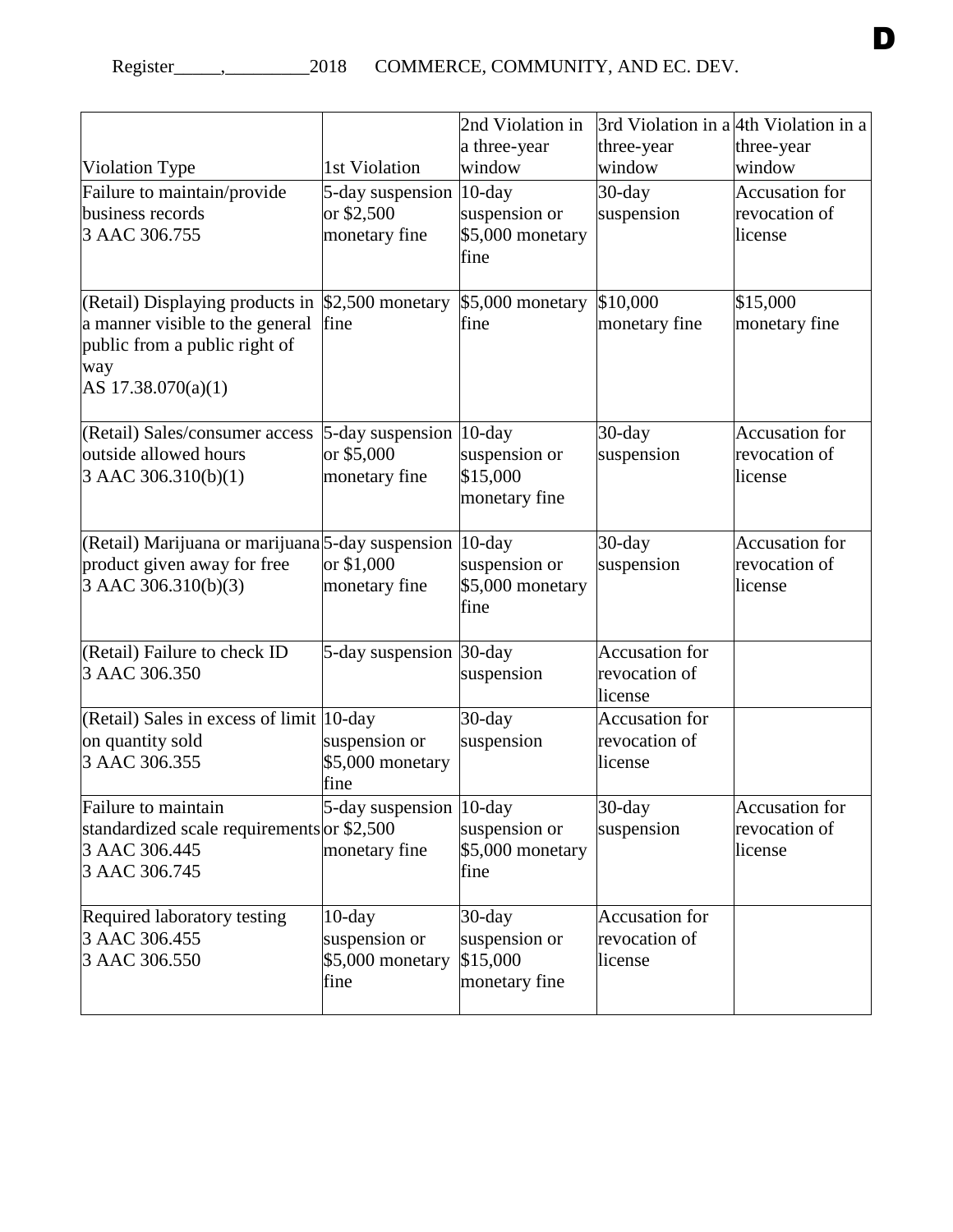|                                                                                                                |                                                                                          | 2nd Violation in<br>a three-year                                      | 3rd Violation in a 4th Violation in a<br>three-year      | three-year                                        |
|----------------------------------------------------------------------------------------------------------------|------------------------------------------------------------------------------------------|-----------------------------------------------------------------------|----------------------------------------------------------|---------------------------------------------------|
| Violation Type                                                                                                 | 1st Violation                                                                            | window                                                                | window                                                   | window                                            |
| Samples and quality control<br>3 AAC 306.460<br>3 AAC 306.557                                                  | Warning                                                                                  | 5-day suspension  10-day<br>or \$2,500<br>monetary fine               | suspension or<br>\$5,000 monetary<br>fine                | $30$ -day<br>suspension                           |
| (Manufacturing) Unauthorized<br>production methods or<br>unapproved products<br>3 AAC 306.525<br>3 AAC 306.555 | $5$ -day suspension  10-day<br>or \$2,500<br>monetary fine,<br>and seizure of<br>product | suspension or<br>$$5,000$ monetary<br>fine, and seizure<br>of product | $30$ -day<br>suspension and<br>seizure of productlicense | <b>Accusation</b> for<br>revocation of            |
| (Manufacturing) Exceeding<br>potency limits<br>3 AAC 306.560                                                   | 5-day suspension 10-day<br>or \$2,500<br>monetary fine                                   | suspension or<br>\$5,000 monetary<br>fine                             | $30$ -day<br>suspension                                  | <b>Accusation</b> for<br>revocation of<br>license |
| Retest without authorization<br>3 AAC 306.660                                                                  | 5-day suspension 10-day<br>or \$5,000<br>monetary fine                                   | suspension or<br>\$15,000<br>monetary fine                            | $30$ -day<br>suspension                                  | <b>Accusation</b> for<br>revocation of<br>license |

(c) A marijuana establishment that receives a citation of violation shall, not later than 10 days after receiving the citation,

(1) appeal the citation to the board by submitting a written request to the director;

the appeal shall be presented to the board at the next available meeting; or

(2) respond to the notice in writing indicating whether a suspension or monetary

fine is chosen when such choice is available, except that a marijuana cultivation facility shall always pay the monetary fine; a monetary fine shall be submitted with the response; the director shall determine the time of the suspension period.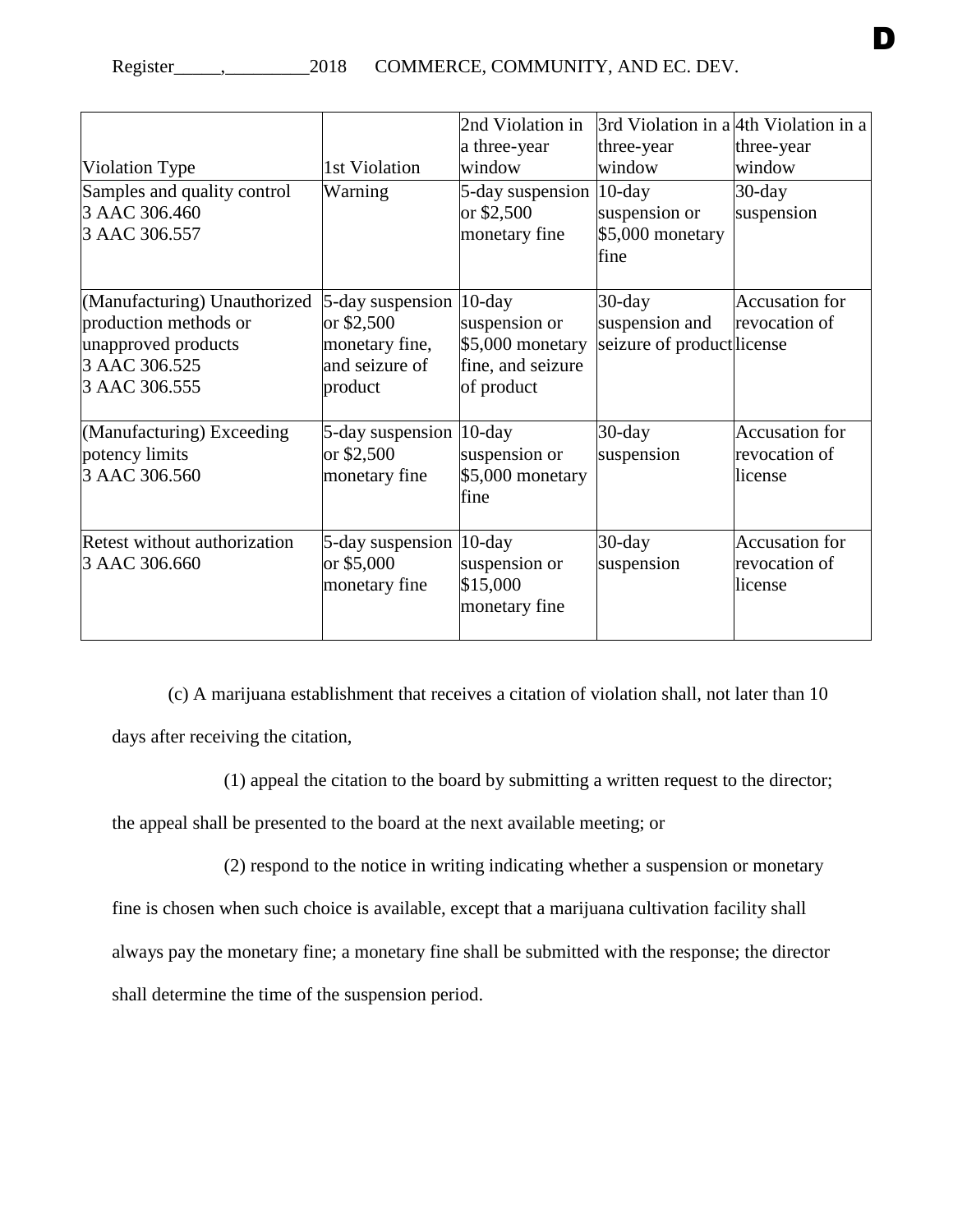(d) A citation of violation may be the basis of a proceeding to suspend or revoke a marijuana establishment's license as provided under 3 AAC 306.810. (Eff.  $\frac{1}{\sqrt{2}}$ , Register )

D

3 AAC 306.810 is amended to read:

**3 AAC 306.810. Suspension or revocation of license.** (a) The board will suspend or revoke a marijuana establishment license issued under this chapter if any licensee is convicted of a felony or of a crime listed in 3 AAC 306.010(d)(2) or (3), or if the board becomes aware that a licensee did not disclose a previous felony conviction or a conviction of a crime listed in 3 AAC  $306.010(d)(2)$  or  $(3)$ .

(b) The board may suspend or revoke a license issued under this chapter, refuse to renew a license, or impose a civil fine, if the board finds that a licensee for any marijuana establishment

(1) misrepresented a material fact on an application for a marijuana establishment license, or an affidavit, report, or signed statement under AS 17.38 or this chapter; [OR]

(2) is following any practice or procedure that is contrary to the best interests of the public, including

(A) using any process not approved by the board for extracting or manufacturing marijuana concentrate or products; [OR]

(B) selling or distributing any marijuana concentrate or product that has not been approved by the board; **or**

## **(C) selling or distributing any marijuana or marijuana product that has not been tested as required by this chapter;**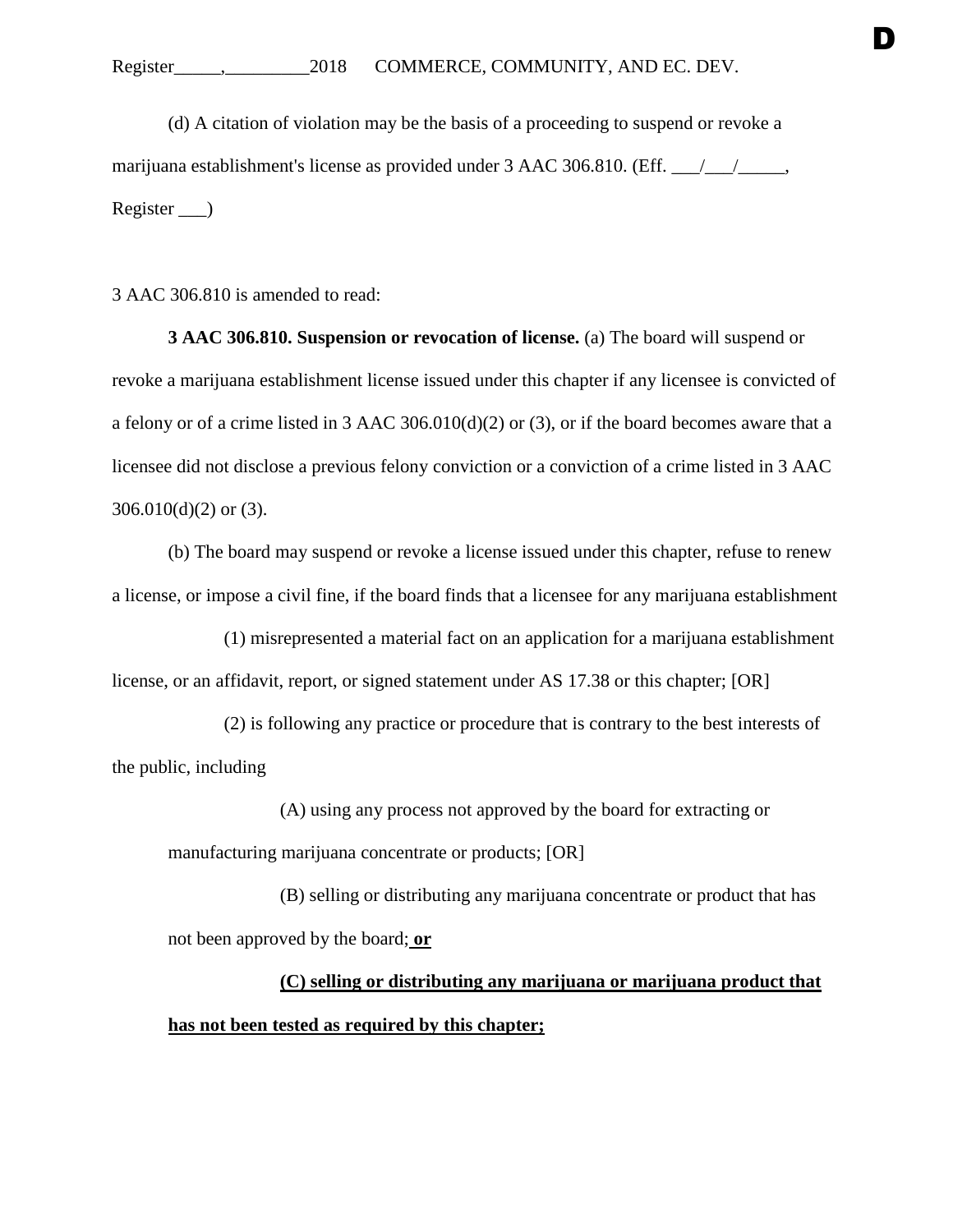(3) failed, within a reasonable time after receiving a **citation** [NOTICE] of

violation from the director, to correct any defect that is the subject of the **citation** [NOTICE] of violation of

(A) AS 17.38 or this chapter;

- (B) a condition or restriction imposed by the board; or
- (C) other applicable law;

(4) **violated or** knowingly allowed an employee or agent to violate AS 17.38, this chapter, or a condition or restriction imposed by the board;

(5) failed to comply with any applicable public health, fire, safety, **labor,** or tax statute, ordinance, regulation, or other law in the state; or

(6) used the licensed premises for an illegal purpose including gambling, possession or use of narcotics other than marijuana, prostitution, or sex trafficking.

(c) A local government may notify the director if it obtains evidence that a marijuana establishment has violated a provision of AS 17.38, this chapter, or a condition or restriction the board has imposed on the marijuana establishment. Unless the board finds that the local government's notice is arbitrary, capricious, and unreasonable, the director shall prepare the notice and supporting evidence as an accusation against the marijuana establishment under AS 44.62.360, and conduct proceedings to resolve the matter as described under 3 AAC 306.820.

**(d) When indicated in 3 AAC 306.807 and without appeal, a license will be suspended without specific board action.** (Eff. 2/21/2016, Register 217; am \_\_\_/\_\_\_/\_\_\_\_\_, Register \_\_\_\_\_)

D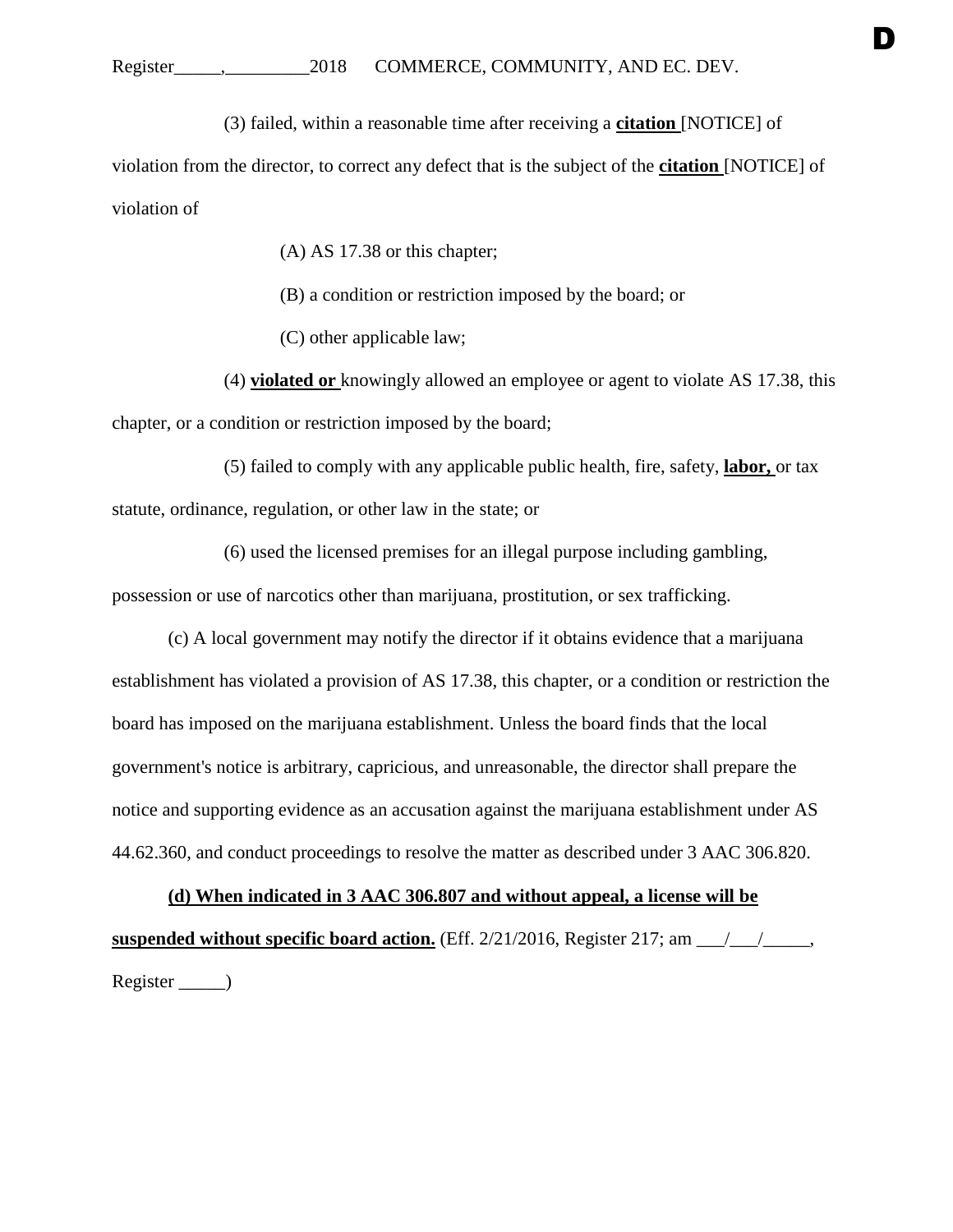3 AAC 306.820 is amended to read:

**3 AAC 306.820. Procedure for action on license suspension or revocation. Except for suspensions set forth by 3 AAC 306.807, a**[A] proceeding to suspend or revoke a license must be initiated by service of an accusation on the marijuana establishment in compliance with AS 44.62.360 and 44.62.380, and conducted in compliance with AS 44.62.330 - 44.62.630. The accusation must be served at the address of the licensed premises, or at the address of the licensee who is responsible for management and compliance with laws as listed in the marijuana establishment license application in compliance with 3 AAC 306.020(b)(5). The marijuana establishment is entitled to a hearing as provided under AS 44.62.390. (Eff. 2/21/2016, Register  $217; am$  \_\_\_/\_\_\_\_\_\_\_\_\_, Register \_\_\_\_\_\_\_)

3 AAC 306.830 is amended to read:

**3 AAC 306.830. Seizure of marijuana or marijuana product.** (a) The director, an enforcement agent, an employee of the board, or a peace officer acting in an official capacity, may seize marijuana or any marijuana product from a licensed or previously licensed marijuana establishment if the marijuana establishment has

(1) any marijuana or marijuana product not properly logged into the marijuana establishment's marijuana inventory tracking system;

(2) any adulterated marijuana food or drink product prohibited under 3 AAC 306.510(a)(4);

(3) any marijuana or marijuana product that is not properly packaged and labeled as provided in

(A) 3 AAC 306.470 and 3 AAC 306.475; or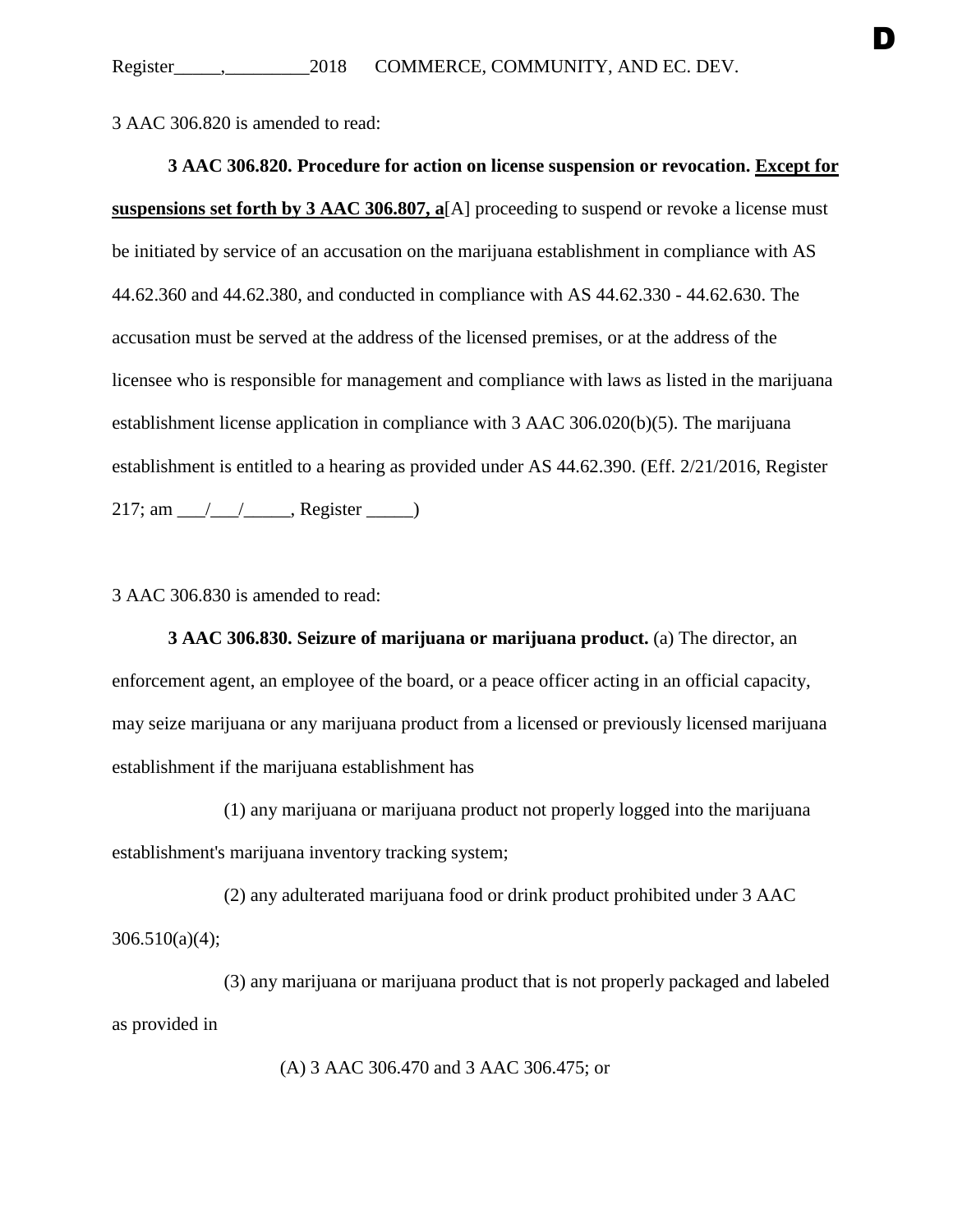(B) 3 AAC 306.565 and 3 AAC 306.570; [OR]

(4) not renewed its license as required under 3 AAC 306.035;

## **(4) any marijuana or marijuana product that has not been tested as required by this chapter; or**

### **(5) had its license revoked by the board under 3 AAC 306.810.**

(b) If the director, an enforcement agent, an employee of the board, or a peace officer acting in an official capacity seizes marijuana or a marijuana product under this section, the director shall update the marijuana inventory control tracking system to reflect the seizure and ensure that the seized items are stored in a reasonable manner. **Except for seizures authorized by 3 AAC 306.807, the**[THE] director shall immediately give the marijuana establishment from which the marijuana or marijuana product was seized notice of the reasons for the seizure and the time and place of a hearing before the board. Unless the marijuana establishment from which the marijuana or marijuana product was seized requests a delay, the hearing will be held not later than 10 days after the director gives notice of the reasons for seizure and the scheduled hearing. If the seizure occurs in connection with a summary suspension under 3 AAC 306.825, the hearing will be combined with a hearing on the summary suspension.

(c) If the marijuana establishment from which the marijuana or marijuana product was seized does not request or participate in a hearing under this section, or if after a hearing the board finds that seizure of the marijuana or marijuana product was justified, the marijuana or marijuana product will be destroyed by burning, crushing, or mixing with other material to make the marijuana or marijuana product unusable as provided in 3 AAC 306.740.

(d) If a seizure under this section is of marijuana plants in place in a licensed standard or limited marijuana cultivation facility, the seizure order may direct the marijuana cultivation

D